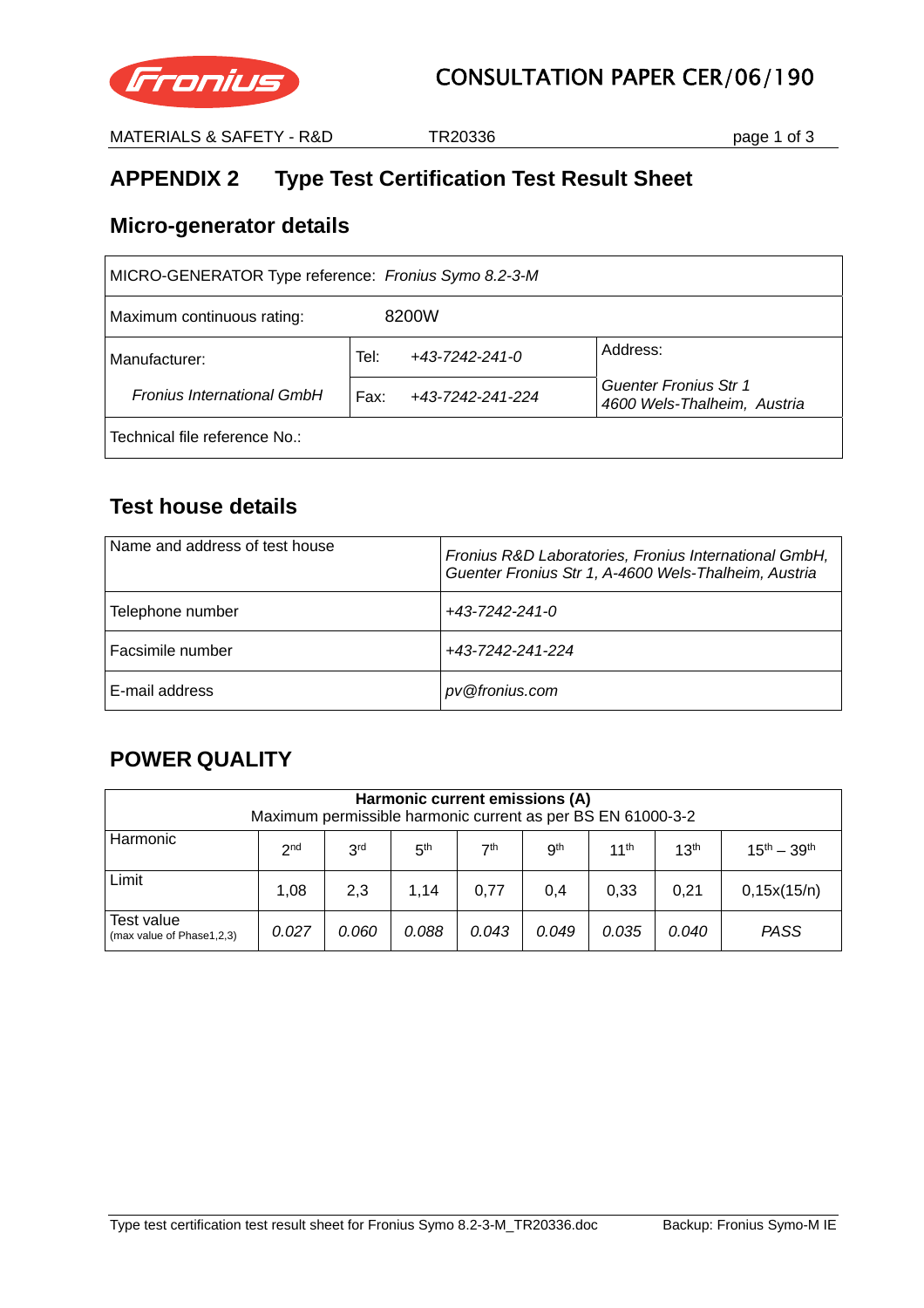



MATERIALS & SAFETY - R&D TR20336 Page 2 of 3

| <b>Voltage Fluctuations and Flicker</b> |           |      |                |                 |  |
|-----------------------------------------|-----------|------|----------------|-----------------|--|
| Running<br>Starting<br>Stopping         |           |      |                |                 |  |
| Limit*                                  | 4%        | 4%   | $P_{st} = 1.0$ | $P_{it} = 0.65$ |  |
| Test value                              | $-0.06**$ | - ** | $0.1260**$     | $0.0957**$      |  |

\*Maximum permissible voltage fluctuation (expressed as a percentage of nominal voltage at 100% power) and flicker. As per BS EN 61000-3-11.

\*\* The EUT itself does not produce flicker relevant variations of the line current, startup is made using a ramp function and does therefore not create relevant  $d_{MAX}$  values.

Solar power variations naturally lead to variations of the electric power fed into the grid, however these variations are not significant for  $P_{ST}$  and  $P_{LT}$ .

|                         | <b>Power factor</b>                    |        |        |  |  |
|-------------------------|----------------------------------------|--------|--------|--|--|
| <b>Protection Limit</b> | +0.95 lag-0,95 at three voltage levels |        |        |  |  |
|                         | 210 V<br>230 V<br>250 V                |        |        |  |  |
| Test value              | 0.9924                                 | 0.9878 | 0.9959 |  |  |

#### **Under / Over frequency tests**

|                  | <b>Under Frequency</b> |                    | <b>Over Frequency</b> |            |  |
|------------------|------------------------|--------------------|-----------------------|------------|--|
| Parameter        | Frequency (Hz)         | Time (s)           | Frequency (Hz)        | Time (s)   |  |
| Protection limit | 48 Hz                  | 0.5 <sub>sec</sub> | 50,5 Hz               | $0,5$ sec  |  |
| Actual setting   | 48,02 Hz               | $0,48$ sec         | 50,48 Hz              | $0,48$ sec |  |
| Trip value       | 48,015 Hz              | 0,492 sec          | 50,493 Hz             | 0,498 sec  |  |

#### **Under / Over voltage tests (single stage protection)**

|                         | <b>Under Voltage</b> |                    | Over Voltage |             |  |
|-------------------------|----------------------|--------------------|--------------|-------------|--|
| Parameter               | Voltage (V)          | Time (s)           | Voltage (V)  | Time (s)    |  |
| <b>Protection limit</b> | 207 V                | 0.5 <sub>sec</sub> | 253 V        | $0,5$ sec   |  |
| Actual setting          | 209,00 V             | $0,48$ sec         | 250,40 V     | $0,48$ sec  |  |
| Trip value              | 207,98 V             | $0,498$ sec        | 252,62 V     | $0,498$ sec |  |